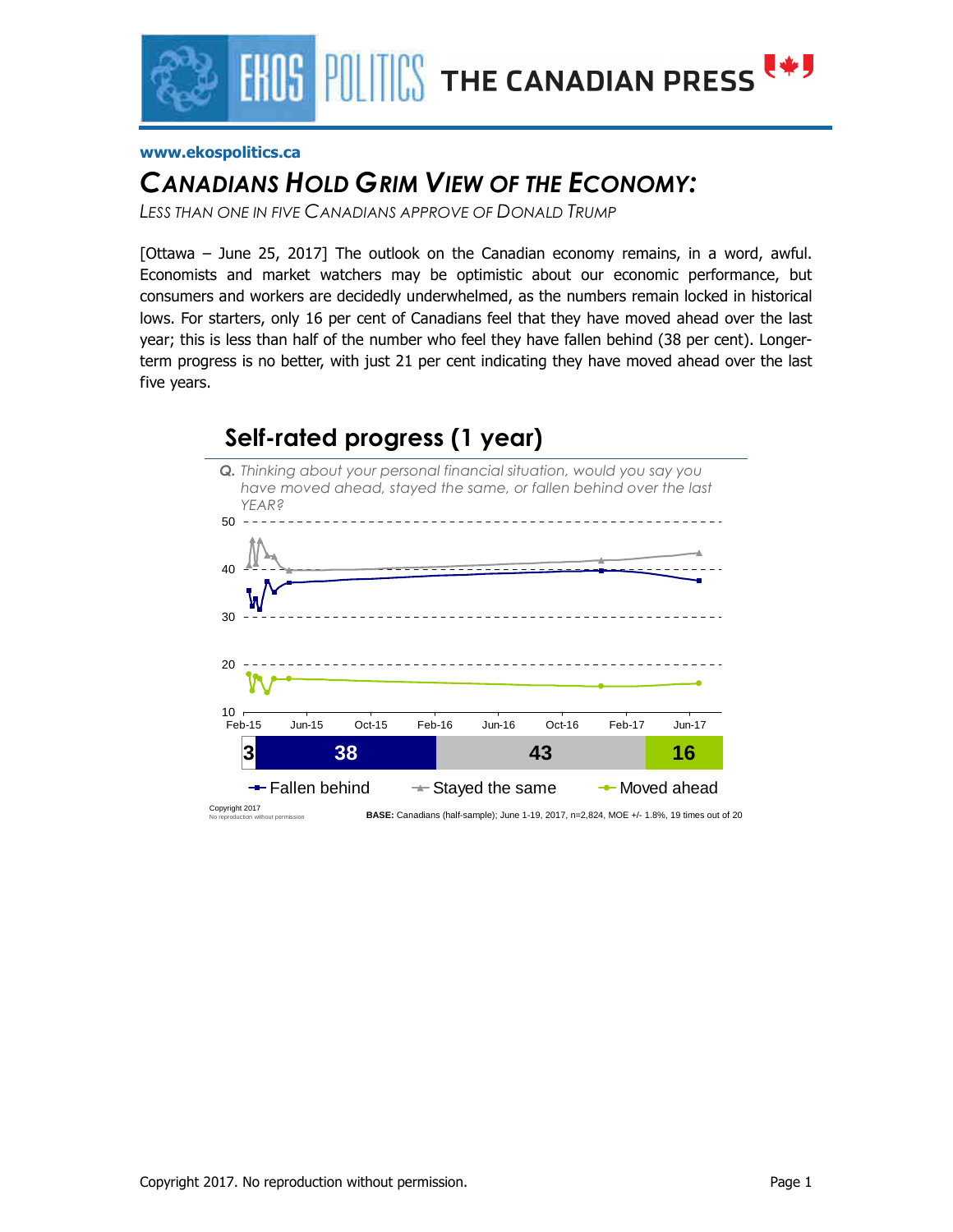

## **Self-rated progress (5 year)**



### **Medium-term financial outlook**



When we asked people to cast their views on the future, it is perhaps even worse. As the century opened, we found that medium-term optimism outweighed pessimism by approximately 3-to-1; about 50 per cent believed they would be better off in five years' time, while just 16 per cent thought they'd do worse. Today, those numbers are locked in near parity. This pervasive gloom is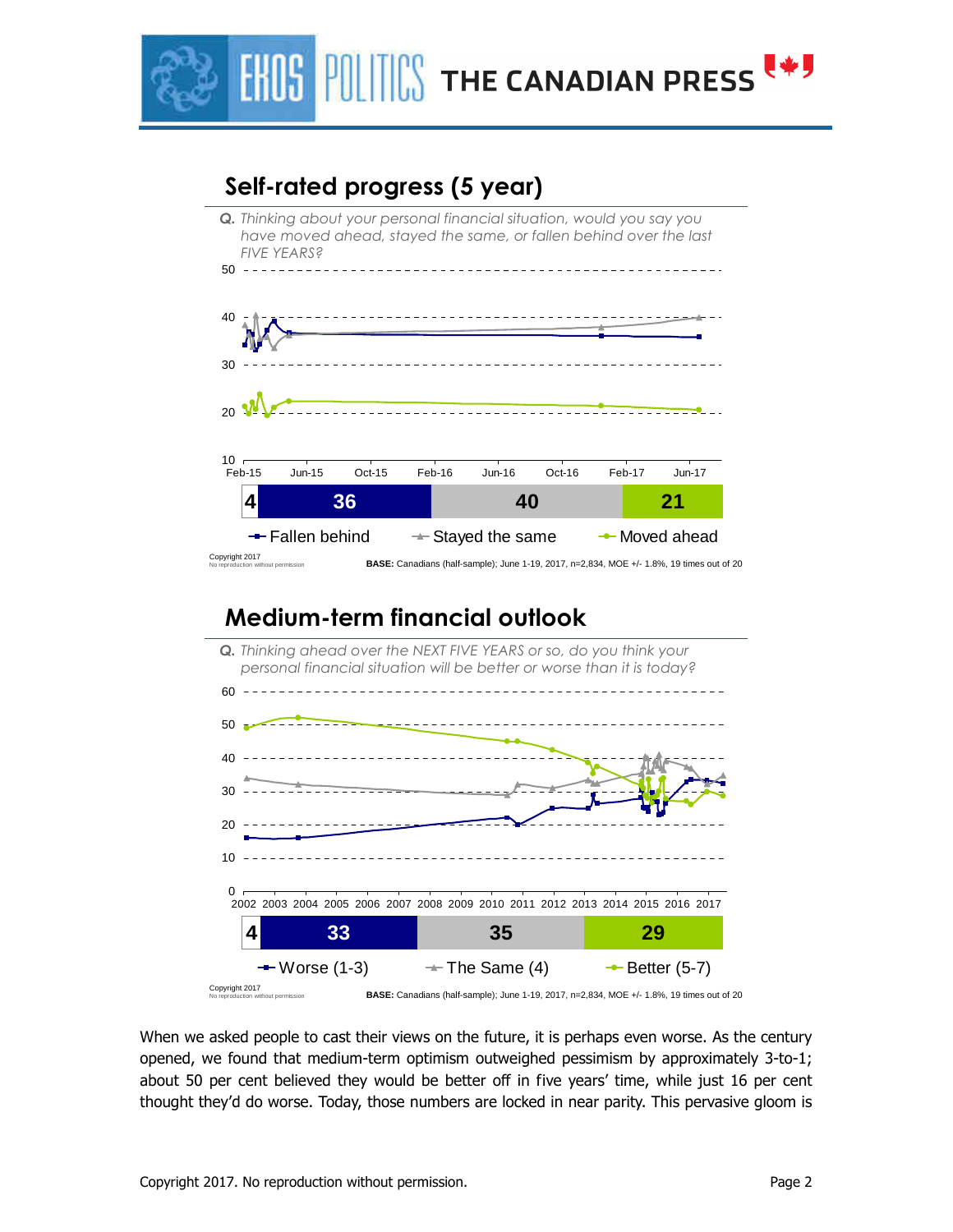

much stronger among those with poor educations and who seem to be feeling the impact of stagnation and decline much more than those with university education.

Nevertheless, there is some positive news in that Canadians' overall assessment of the economy appears to be improving. While just 42 per cent<sup>1</sup> of Canadians believe that the economy is growing (which doesn't sound very auspicious since 58 per believe we are in a recession/depression), that figure is up dramatically from three per cent in 2009. Indeed, since 2015, we have seen three successive rises in terms of positive outlook (from 18 per cent to 42 per cent).



We thought it would be interesting to see how Canadians see their economy compared to that of the United States and where they think the two economies are headed over the next two years. The overall message from Canadians is that they see the two countries in quite similar terms, although they're a little more positive in their assessment of their own economy. Forty per cent of Canadians think that the Canadian economy is in a state of growth, compared to 35 per cent who say the same of the American economy.

When Canadians look two years into the future, however, they don't see either economy faring better. Just 37 per cent believe the Canadian economy will be growing in two years' time and more concerning still is that just 31 per cent think that the economy of the United States – our most critical trading partner – will be in a state of growth after two more years of Donald Trump at the helm.

<u>.</u>

 $<sup>1</sup>$  This figure has been adjusted to exclude those who skipped the question. Unadjusted, the figure is 40 per cent.</sup>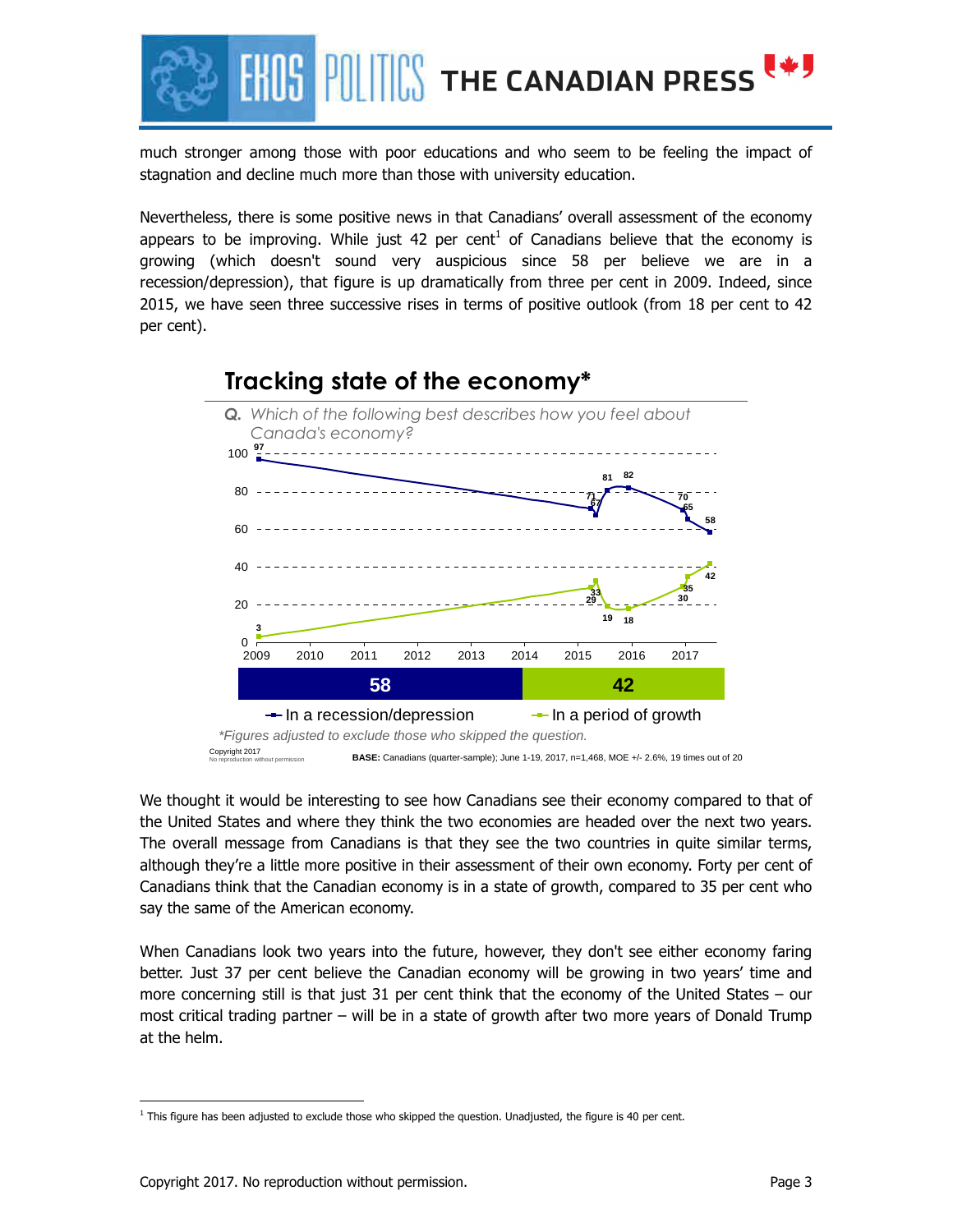

## **State of the economy: Canada vs. U.S.**

#### **4** Canada **56 40 Current state of the economy** *Q. Which of the following best describes how you feel about Canada's economy/the economy of the United States?*



### **State of the economy in two years**

*Q. What do you believe Canada's economy/the economy of the United States will look like two years from now?* 

| Canada $4$      | 59                                                                                                  | 37 |
|-----------------|-----------------------------------------------------------------------------------------------------|----|
|                 | BASE: Canadians (quarter sample); June 1-19, 2017, n=1,455, MOE +/- 2.6%, 19 times out of 20        |    |
| United States 6 | 63                                                                                                  | 31 |
|                 | <b>BASE:</b> Canadians (quarter sample); June 1-19, 2017, n=1,405, MOE +/- 2.6%, 19 times out of 20 |    |
|                 | $\Box$ DK/NR $\blacksquare$ In a recession/depression $\blacksquare$ In a period of growth          |    |

Copyright 2017 ithout permission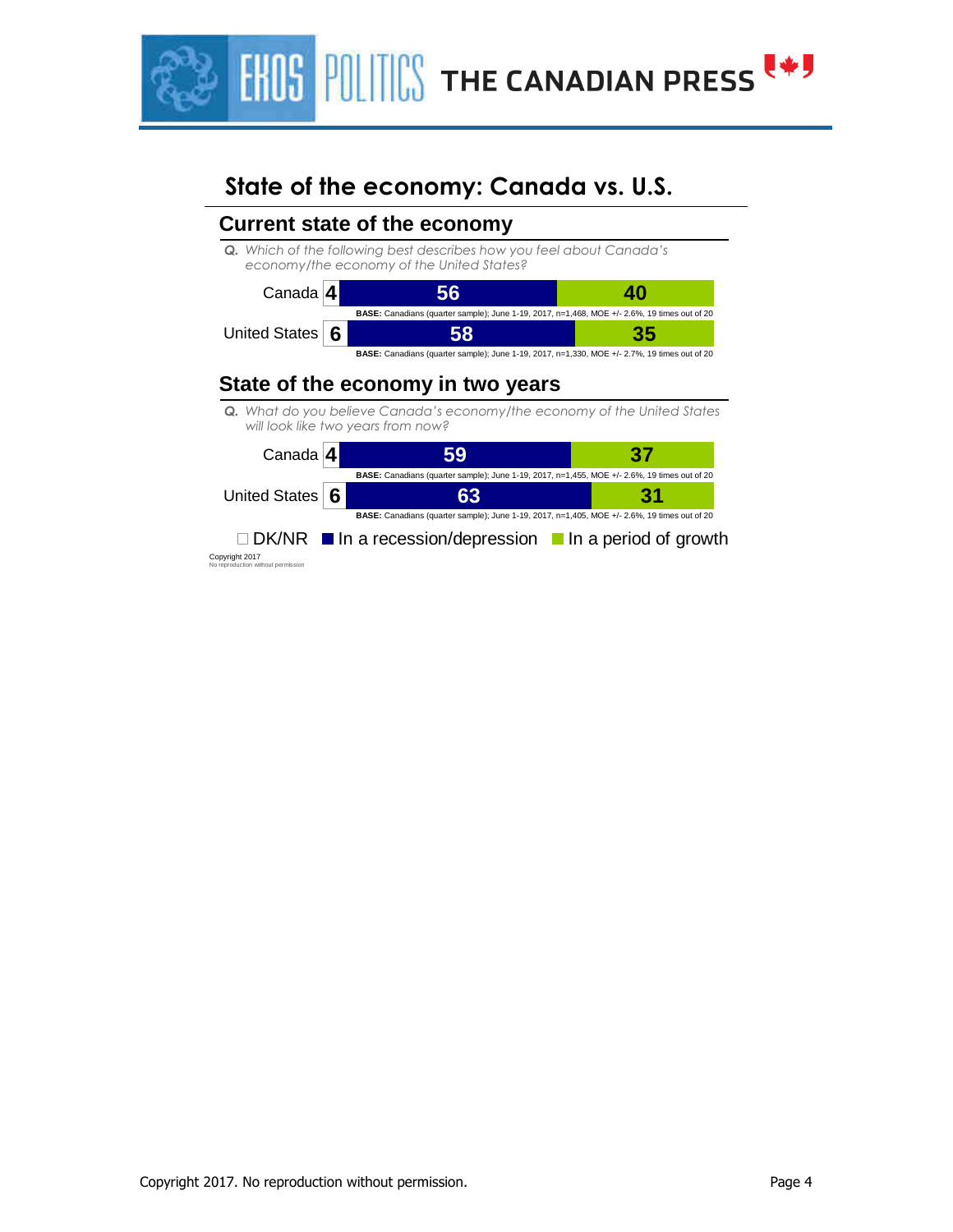

### **Trump sees abysmal approval rating**

Speaking of Donald Trump, we have updated our tracking on Canadians' approval of the U.S. President. It seems that Mr. Trump has been badly hurt by his first few months in office, with a dismal 18 per cent of Canadians offering a positive appraisal of his performance (down from 30 per cent in November). Even Conservative voters, a majority of whom approved of the performance of then President-elect Donald Trump in November,<sup>2</sup> have largely turned their backs on him. While he does enjoy small pockets of support in Alberta, there is no regional or demographic group anywhere in Canada that gives Mr. Trump a net positive approval rating.



<sup>-</sup><sup>2</sup> EKOS Research Associates, "*Canadians Respond to Surprising Victory of Donald Trump*", November 25, 2016. Available online at: http://goo.gl/H3uigG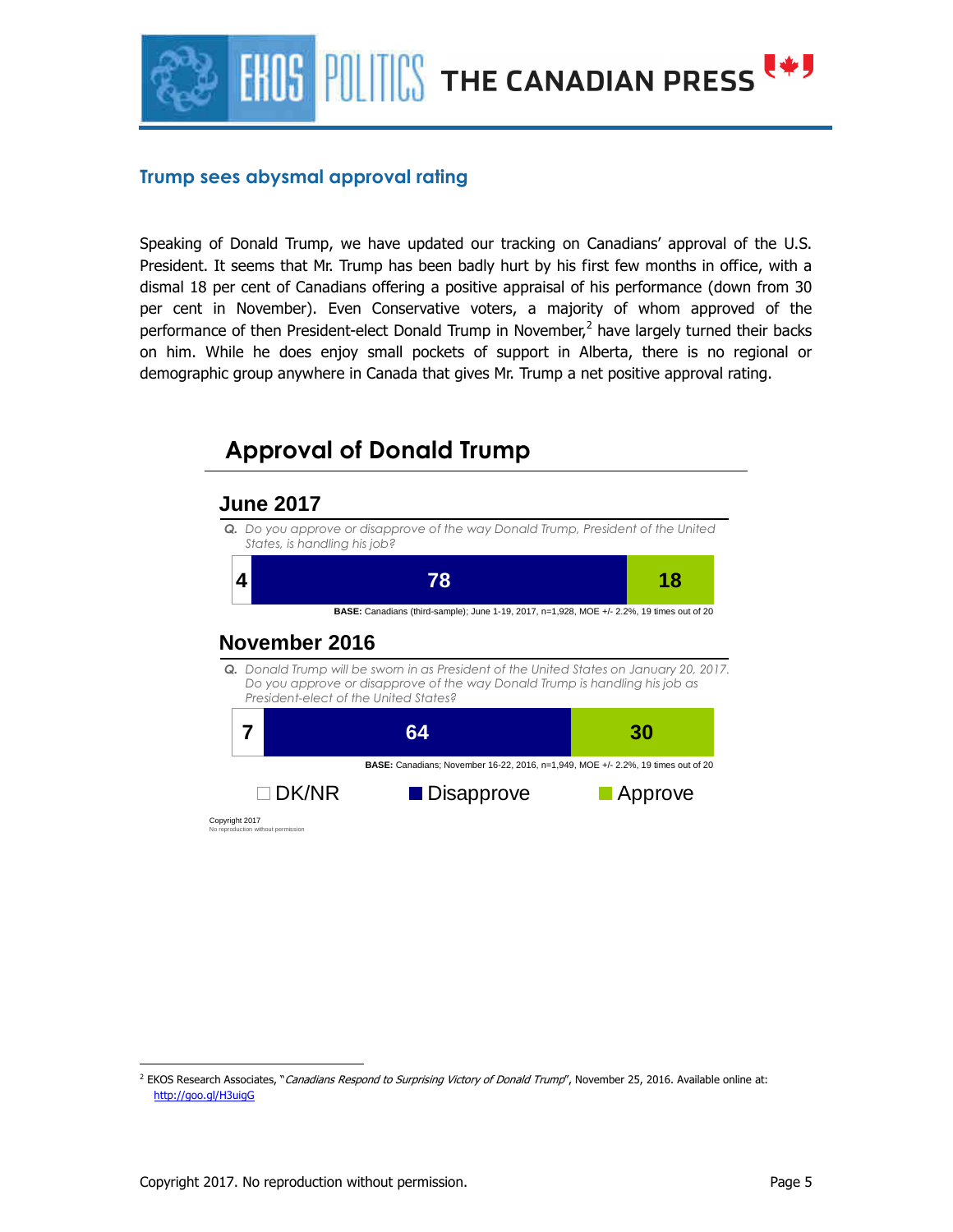

#### **Growing appetite for smaller government**

Lastly, we also updated our tracking on whether Canadians would prefer a larger government with higher taxes and more services or a smaller government with lower taxes and fewer services. In a somewhat puzzling and, as yet, unexplained change, we have seen a pretty significant shift up in the appetitive for a smaller government. While public preferences for a larger or smaller government had reached near parity as little as a year ago, the instance of people who feel that smaller government is the way to go has risen from 44 per cent to 58 per cent. We will be following this indicator closely because it could be an important development. It may well be linked to the rise of populism and some of the anti-establishment feelings.

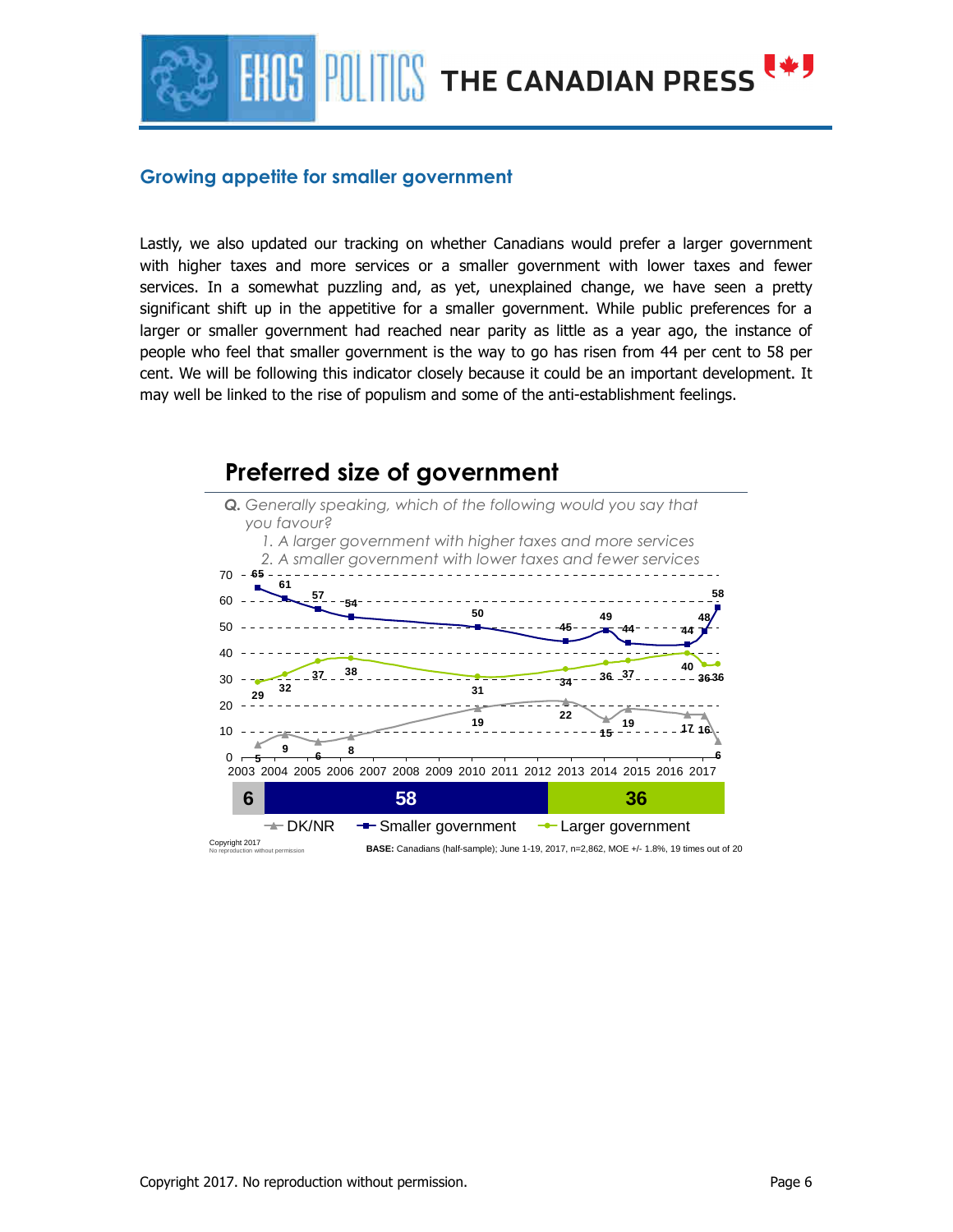

### **Detailed Tables:**

### **Self-Rated Progress (1-Year)**

**Q. Thinking about your personal financial situation, would you say you have moved ahead, stayed the same, or fallen behind over the last year?** 

|                               | Fallen behind | Stayed the<br>same | Moved ahead | Skip | Sample<br>Size | Margin<br>of Error<br>$(+/-)$ |
|-------------------------------|---------------|--------------------|-------------|------|----------------|-------------------------------|
| <b>NATIONALLY</b>             | 37.6%         | 43.4%              | 16.0%       | 2.9% | 2824           | 1.8                           |
| <b>REGION</b>                 |               |                    |             |      |                |                               |
| British Columbia              | 33.7%         | 40.0%              | 22.5%       | 3.9% | 439            | 4.7                           |
| Alberta                       | 50.2%         | 31.4%              | 16.4%       | 2.0% | 413            | 4.8                           |
| Saskatchewan                  | 40.7%         | 44.9%              | 7.4%        | 7.0% | 113            | 9.2                           |
| Manitoba                      | 46.4%         | 31.5%              | 18.2%       | 4.0% | 111            | 9.3                           |
| Ontario                       | 38.9%         | 43.0%              | 16.1%       | 2.0% | 1127           | 2.9                           |
| Quebec                        | 30.0%         | 54.0%              | 12.7%       | 3.2% | 464            | 4.6                           |
| Atlantic Canada               | 34.7%         | 45.1%              | 15.7%       | 4.5% | 157            | 7.8                           |
| <b>GENDER</b>                 |               |                    |             |      |                |                               |
| Male                          | 38.6%         | 42.4%              | 18.0%       | 1.0% | 1412           | 2.6                           |
| Female                        | 38.0%         | 46.2%              | 14.8%       | 1.0% | 1331           | 2.7                           |
| AGE                           |               |                    |             |      |                |                               |
| $35$                          | 36.3%         | 39.9%              | 22.8%       | 1.1% | 304            | 5.6                           |
| 35-49                         | 45.0%         | 34.4%              | 19.2%       | 1.4% | 484            | 4.5                           |
| 50-64                         | 38.6%         | 47.3%              | 13.0%       | 1.0% | 917            | 3.2                           |
| $65+$                         | 32.7%         | 57.8%              | 8.8%        | 0.7% | 1053           | 3.0                           |
| <b>EDUCATION</b>              |               |                    |             |      |                |                               |
| High school or less           | 43.5%         | 44.2%              | 11.8%       | 0.5% | 697            | 3.7                           |
| College or CEGEP              | 40.8%         | 42.7%              | 15.2%       | 1.2% | 863            | 3.3                           |
| University or higher          | 31.8%         | 45.8%              | 20.9%       | 1.5% | 1196           | 2.8                           |
| <b>COUNTRY OF BIRTH</b>       |               |                    |             |      |                |                               |
| Not born in Canada            | 39.6%         | 42.3%              | 16.8%       | 1.3% | 506            | 4.4                           |
| Parent(s) not born in Canada  | 38.8%         | 42.9%              | 17.3%       | 1.0% | 701            | 3.7                           |
| Both parents born in Canada   | 37.6%         | 45.4%              | 15.9%       | 1.1% | 1553           | 2.5                           |
| <b>CURRENT VOTE INTENTION</b> |               |                    |             |      |                |                               |
| Liberal Party                 | 24.1%         | 50.4%              | 24.8%       | 0.7% | 940            | 3.2                           |
| Conservative Party            | 47.3%         | 40.1%              | 11.7%       | 0.9% | 910            | 3.3                           |
| <b>NDP</b>                    | 41.5%         | 42.6%              | 15.4%       | 0.5% | 354            | 5.2                           |
| Green Party                   | 42.0%         | 42.7%              | 15.1%       | 0.2% | 187            | 7.2                           |
| Bloc Québécois                | 27.6%         | 64.6%              | 5.6%        | 2.2% | 59             | 12.8                          |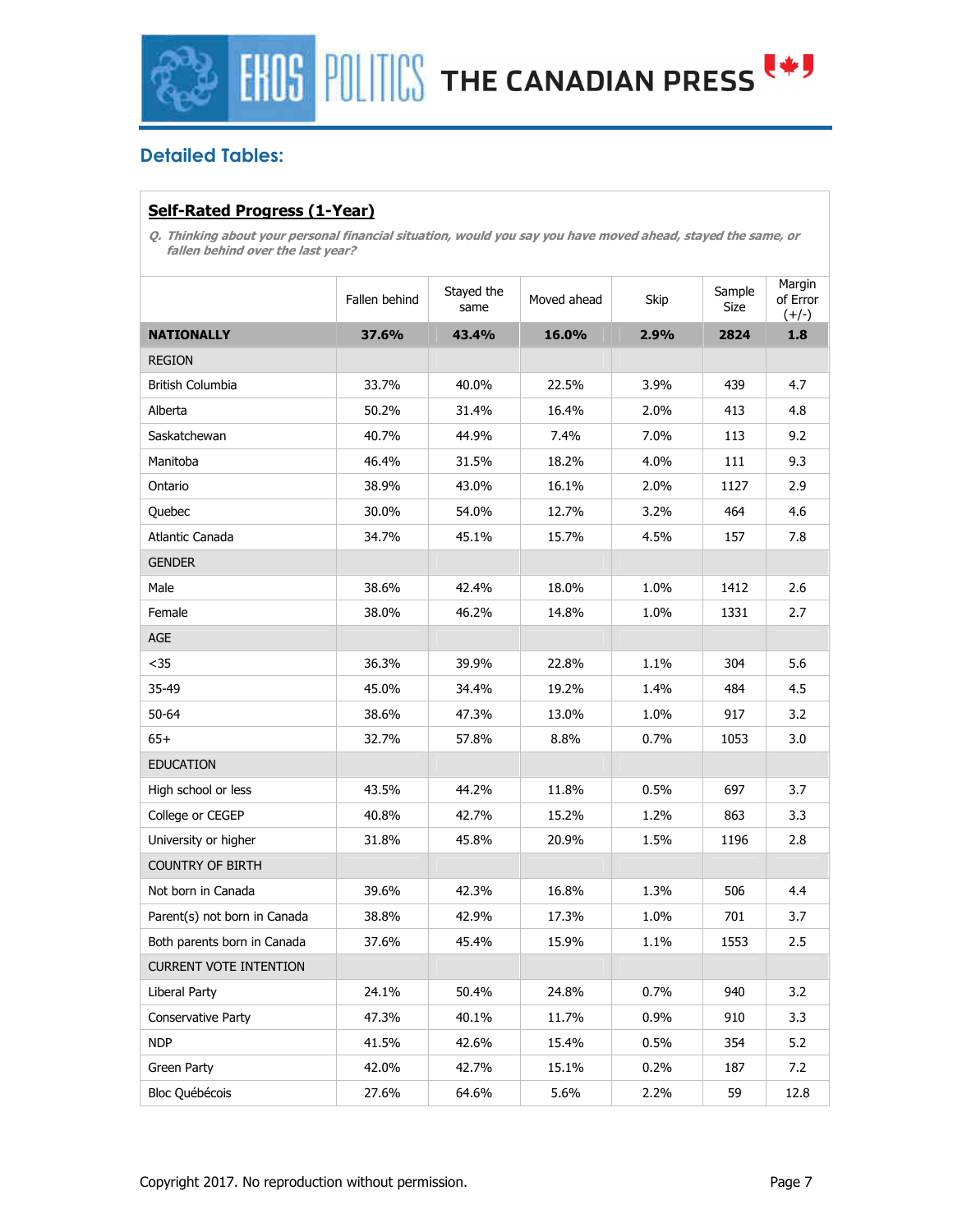

### **Self-Rated Progress (5-Year)**

**Q. Thinking about your personal financial situation, would you say you have moved ahead, stayed the same, or fallen behind over the last five years?** 

|                               | Fallen behind | Stayed the<br>same | Moved ahead | Skip | Sample<br>Size | Margin<br>of Error<br>$(+/-)$ |
|-------------------------------|---------------|--------------------|-------------|------|----------------|-------------------------------|
| <b>NATIONALLY</b>             | 35.9%         | 40.0%              | 20.6%       | 3.5% | 2834           | 1.8                           |
| <b>REGION</b>                 |               |                    |             |      |                |                               |
| British Columbia              | 36.4%         | 34.7%              | 25.8%       | 3.1% | 457            | 4.6                           |
| Alberta                       | 44.6%         | 33.5%              | 18.5%       | 3.5% | 378            | 5.0                           |
| Saskatchewan                  | 35.2%         | 43.4%              | 17.6%       | 3.8% | 127            | 8.7                           |
| Manitoba                      | 32.6%         | 44.0%              | 16.1%       | 7.3% | 118            | 9.0                           |
| Ontario                       | 36.1%         | 40.5%              | 20.2%       | 3.1% | 1076           | 3.0                           |
| Quebec                        | 31.5%         | 44.7%              | 20.5%       | 3.4% | 510            | 4.3                           |
| Atlantic Canada               | 37.4%         | 38.5%              | 19.5%       | 4.6% | 168            | 7.6                           |
| <b>GENDER</b>                 |               |                    |             |      |                |                               |
| Male                          | 35.2%         | 38.7%              | 25.2%       | 0.9% | 1375           | 2.6                           |
| Female                        | 37.6%         | 43.2%              | 17.5%       | 1.7% | 1382           | 2.6                           |
| AGE                           |               |                    |             |      |                |                               |
| $35$                          | 28.2%         | 37.3%              | 31.6%       | 2.9% | 273            | 5.9                           |
| 35-49                         | 36.2%         | 40.1%              | 23.0%       | 0.7% | 508            | 4.4                           |
| 50-64                         | 43.6%         | 38.9%              | 16.6%       | 0.9% | 907            | 3.3                           |
| $65+$                         | 38.0%         | 49.6%              | 11.5%       | 0.9% | 1071           | 3.0                           |
| <b>EDUCATION</b>              |               |                    |             |      |                |                               |
| High school or less           | 39.5%         | 43.5%              | 15.3%       | 1.7% | 683            | 3.8                           |
| College or CEGEP              | 41.3%         | 41.3%              | 16.3%       | 1.1% | 901            | 3.3                           |
| University or higher          | 30.0%         | 39.0%              | 29.8%       | 1.2% | 1172           | 2.9                           |
| <b>COUNTRY OF BIRTH</b>       |               |                    |             |      |                |                               |
| Not born in Canada            | 31.5%         | 44.7%              | 21.6%       | 2.2% | 513            | 4.3                           |
| Parent(s) not born in Canada  | 39.7%         | 39.5%              | 18.8%       | 1.9% | 712            | 3.7                           |
| Both parents born in Canada   | 36.7%         | 40.5%              | 22.0%       | 0.8% | 1531           | 2.5                           |
| <b>CURRENT VOTE INTENTION</b> |               |                    |             |      |                |                               |
| Liberal Party                 | 25.8%         | 44.7%              | 27.5%       | 2.0% | 914            | 3.2                           |
| <b>Conservative Party</b>     | 44.8%         | 38.6%              | 15.4%       | 1.3% | 919            | 3.2                           |
| <b>NDP</b>                    | 36.8%         | 39.7%              | 22.0%       | 1.4% | 374            | 5.1                           |
| Green Party                   | 38.6%         | 38.3%              | 23.0%       | 0.0% | 178            | 7.4                           |
| Bloc Québécois                | 38.2%         | 41.3%              | 19.5%       | 1.0% | 79             | 11.0                          |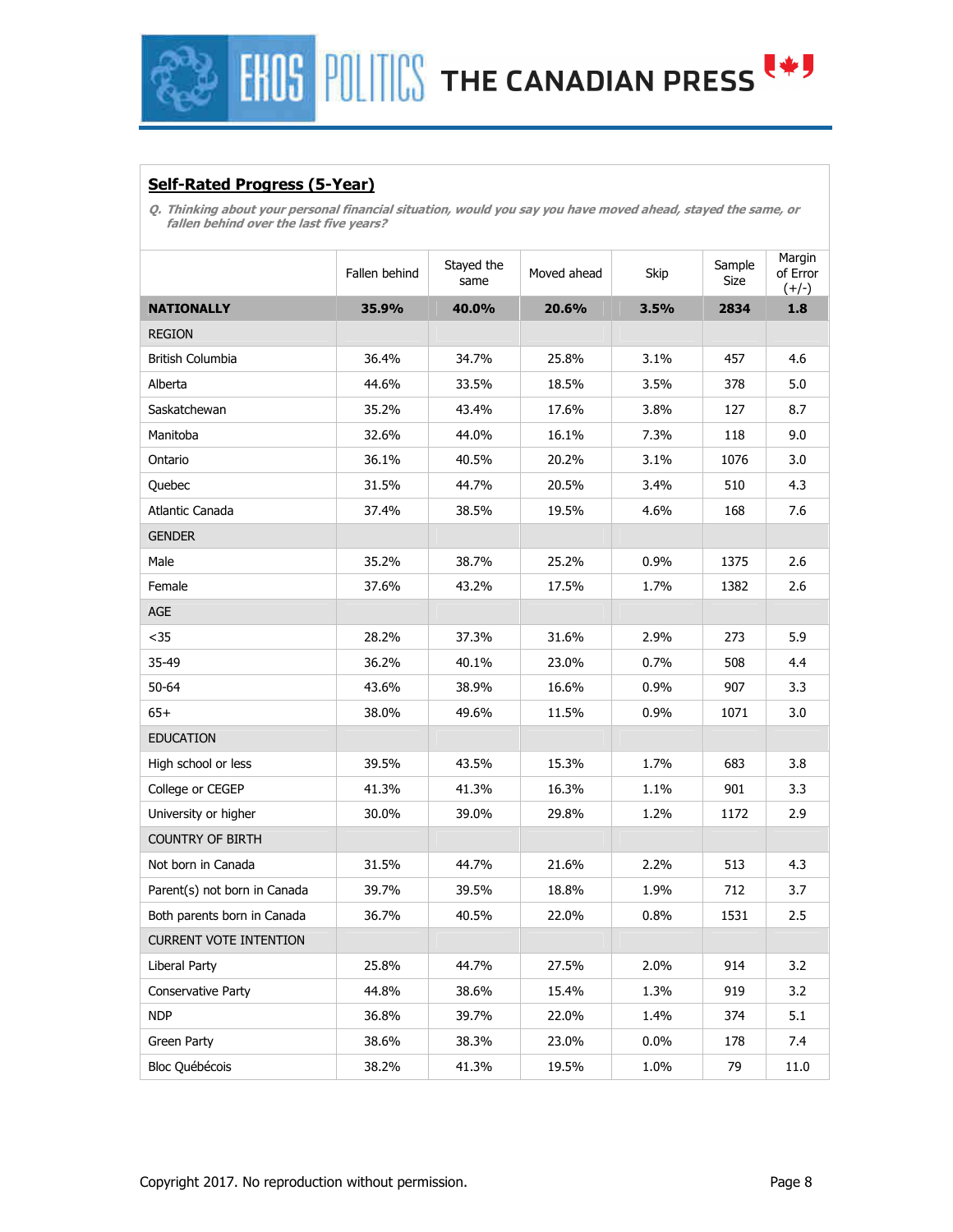## **FHOS POLITICS THE CANADIAN PRESS (\*)**

### **Medium-Term Financial Outlook**

**Q. Thinking ahead over the next five years or so, do you think your personal financial situation will be better or worse than it is today?** 

|                               | Fallen behind | Stayed the<br>same | Moved ahead | Skip | Sample<br>Size | Margin<br>of Error<br>$(+/-)$ |
|-------------------------------|---------------|--------------------|-------------|------|----------------|-------------------------------|
| <b>NATIONALLY</b>             | 32.5%         | 34.9%              | 28.6%       | 4.0% | 2834           | 1.8                           |
| <b>REGION</b>                 |               |                    |             |      |                |                               |
| British Columbia              | 33.2%         | 32.2%              | 31.2%       | 3.4% | 457            | 4.6                           |
| Alberta                       | 34.8%         | 32.4%              | 29.4%       | 3.5% | 378            | 5.0                           |
| Saskatchewan                  | 38.4%         | 29.1%              | 26.6%       | 5.8% | 127            | 8.7                           |
| Manitoba                      | 33.0%         | 28.4%              | 32.3%       | 6.3% | 118            | 9.0                           |
| Ontario                       | 35.8%         | 33.8%              | 27.5%       | 3.0% | 1076           | 3.0                           |
| Quebec                        | 27.9%         | 40.3%              | 26.9%       | 4.9% | 510            | 4.3                           |
| Atlantic Canada               | 21.9%         | 38.2%              | 33.6%       | 6.3% | 168            | 7.6                           |
| <b>GENDER</b>                 |               |                    |             |      |                |                               |
| Male                          | 33.4%         | 31.8%              | 33.4%       | 1.4% | 1375           | 2.6                           |
| Female                        | 32.8%         | 39.5%              | 25.7%       | 2.1% | 1382           | 2.6                           |
| <b>AGE</b>                    |               |                    |             |      |                |                               |
| $35$                          | 29.3%         | 18.0%              | 49.2%       | 3.5% | 273            | 5.9                           |
| 35-49                         | 29.7%         | 34.0%              | 34.9%       | 1.3% | 508            | 4.4                           |
| 50-64                         | 39.0%         | 40.9%              | 18.9%       | 1.2% | 907            | 3.3                           |
| $65+$                         | 34.5%         | 53.1%              | 11.3%       | 1.1% | 1071           | 3.0                           |
| <b>EDUCATION</b>              |               |                    |             |      |                |                               |
| High school or less           | 36.6%         | 41.4%              | 20.1%       | 1.9% | 683            | 3.8                           |
| College or CEGEP              | 36.9%         | 35.1%              | 26.2%       | 1.8% | 901            | 3.3                           |
| University or higher          | 26.9%         | 32.1%              | 39.2%       | 1.7% | 1172           | 2.9                           |
| <b>COUNTRY OF BIRTH</b>       |               |                    |             |      |                |                               |
| Not born in Canada            | 31.8%         | 32.6%              | 33.0%       | 2.6% | 513            | 4.3                           |
| Parent(s) not born in Canada  | 34.8%         | 36.2%              | 26.8%       | 2.2% | 712            | 3.7                           |
| Both parents born in Canada   | 32.6%         | 36.6%              | 29.3%       | 1.4% | 1531           | 2.5                           |
| <b>CURRENT VOTE INTENTION</b> |               |                    |             |      |                |                               |
| Liberal Party                 | 21.9%         | 36.1%              | 40.6%       | 1.4% | 914            | 3.2                           |
| Conservative Party            | 42.9%         | 35.1%              | 20.2%       | 1.8% | 919            | 3.2                           |
| <b>NDP</b>                    | 34.5%         | 35.5%              | 28.0%       | 2.0% | 374            | 5.1                           |
| Green Party                   | 30.8%         | 34.9%              | 33.9%       | 0.3% | 178            | 7.4                           |
| Bloc Québécois                | 31.0%         | 41.5%              | 25.6%       | 1.9% | 79             | 11.0                          |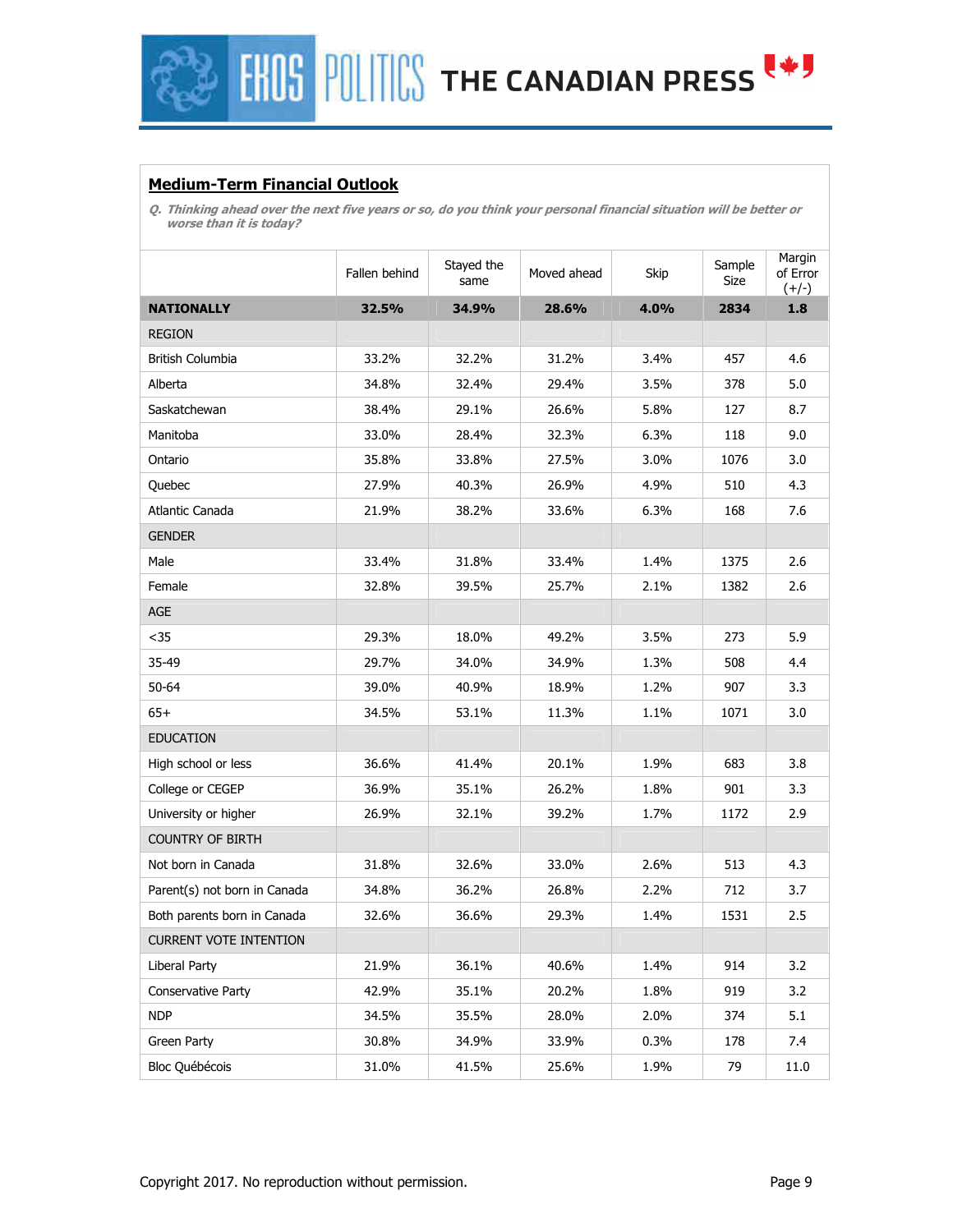**HIDS** POLITICS THE CANADIAN PRESS

### **State of the Canadian Economy**

**Q. Which of the following best describes how you feel about Canada's economy?** 

|                               | In a<br>depression | In a<br>severe<br>recession | In a mild<br>recession | In a<br>period of<br>moderate<br>growth | In a<br>period<br>of<br>strong<br>growth | Skip    | Sample<br>Size | Margin<br>of<br>Error<br>$(+/-)$ |
|-------------------------------|--------------------|-----------------------------|------------------------|-----------------------------------------|------------------------------------------|---------|----------------|----------------------------------|
| <b>NATIONALLY</b>             | 7.8%               | 10.8%                       | 37.4%                  | 36.4%                                   | 3.5%                                     | 4.1%    | 1468           | 2.6                              |
| <b>REGION</b>                 |                    |                             |                        |                                         |                                          |         |                |                                  |
| British Columbia              | 8.7%               | 11.8%                       | 28.4%                  | 40.2%                                   | 5.5%                                     | 5.5%    | 236            | 6.4                              |
| Alberta                       | 9.1%               | 21.4%                       | 48.7%                  | 17.6%                                   | 0.4%                                     | 2.8%    | 205            | 6.8                              |
| Saskatchewan                  | 10.3%              | 25.0%                       | 34.0%                  | 23.9%                                   | $0.0\%$                                  | 6.8%    | 65             | 12.2                             |
| Manitoba                      | 7.1%               | 4.6%                        | 31.3%                  | 42.0%                                   | 9.2%                                     | 5.8%    | 66             | 12.1                             |
| Ontario                       | 4.5%               | 9.3%                        | 40.9%                  | 37.7%                                   | 4.2%                                     | 3.4%    | 585            | 4.1                              |
| Quebec                        | 11.8%              | 6.7%                        | 32.5%                  | 42.1%                                   | 2.3%                                     | 4.6%    | 232            | 6.4                              |
| Atlantic Canada               | 9.2%               | 8.6%                        | 37.8%                  | 38.0%                                   | 2.3%                                     | 4.1%    | 79             | 11.0                             |
| <b>GENDER</b>                 |                    |                             |                        |                                         |                                          |         |                |                                  |
| Male                          | 8.1%               | 11.7%                       | 36.5%                  | 38.2%                                   | 3.5%                                     | 2.0%    | 729            | 3.6                              |
| Female                        | 7.9%               | 10.3%                       | 39.7%                  | 36.3%                                   | 3.2%                                     | 2.6%    | 703            | 3.7                              |
| AGE                           |                    |                             |                        |                                         |                                          |         |                |                                  |
| $35$                          | 12.5%              | 14.7%                       | 32.6%                  | 30.8%                                   | 2.9%                                     | 6.5%    | 134            | 8.5                              |
| 35-49                         | 7.1%               | 10.9%                       | 43.1%                  | 33.6%                                   | 4.4%                                     | $0.9\%$ | 248            | 6.2                              |
| 50-64                         | 6.3%               | 10.2%                       | 40.1%                  | 40.2%                                   | 2.2%                                     | 1.0%    | 492            | 4.4                              |
| $65+$                         | 5.8%               | 7.4%                        | 36.2%                  | 44.0%                                   | 4.6%                                     | 1.9%    | 562            | 4.1                              |
| <b>EDUCATION</b>              |                    |                             |                        |                                         |                                          |         |                |                                  |
| High school or less           | 11.4%              | 10.8%                       | 40.0%                  | 31.7%                                   | 3.7%                                     | 2.4%    | 354            | 5.2                              |
| College or CEGEP              | 8.3%               | 11.2%                       | 44.7%                  | 31.2%                                   | 1.5%                                     | 3.1%    | 465            | 4.5                              |
| University or higher          | 4.6%               | 10.5%                       | 30.5%                  | 46.6%                                   | 4.8%                                     | 2.9%    | 621            | 3.9                              |
| <b>COUNTRY OF BIRTH</b>       |                    |                             |                        |                                         |                                          |         |                |                                  |
| Not born in Canada            | 6.8%               | 7.3%                        | 40.8%                  | 36.7%                                   | 6.4%                                     | 1.9%    | 266            | 6.0                              |
| Parent(s) not born in Canada  | 7.3%               | 12.5%                       | 41.7%                  | 32.5%                                   | 3.2%                                     | 2.8%    | 383            | 5.0                              |
| Both parents born in Canada   | 8.5%               | 11.4%                       | 35.7%                  | 39.3%                                   | 2.7%                                     | 2.4%    | 786            | 3.5                              |
| <b>CURRENT VOTE INTENTION</b> |                    |                             |                        |                                         |                                          |         |                |                                  |
| Liberal Party                 | 3.8%               | 5.3%                        | 29.2%                  | 53.9%                                   | 6.1%                                     | 1.6%    | 501            | 4.4                              |
| Conservative Party            | 9.8%               | 16.9%                       | 46.3%                  | 23.7%                                   | 2.0%                                     | 1.2%    | 457            | 4.6                              |
| <b>NDP</b>                    | 9.3%               | 8.2%                        | 41.3%                  | 36.7%                                   | 3.0%                                     | 1.4%    | 191            | 7.1                              |
| Green Party                   | 4.3%               | 14.5%                       | 41.9%                  | 28.6%                                   | 2.8%                                     | 7.8%    | 93             | 10.2                             |
| Bloc Québécois                | 9.4%               | 5.0%                        | 35.0%                  | 49.3%                                   | 0.0%                                     | 1.3%    | 32             | 17.3                             |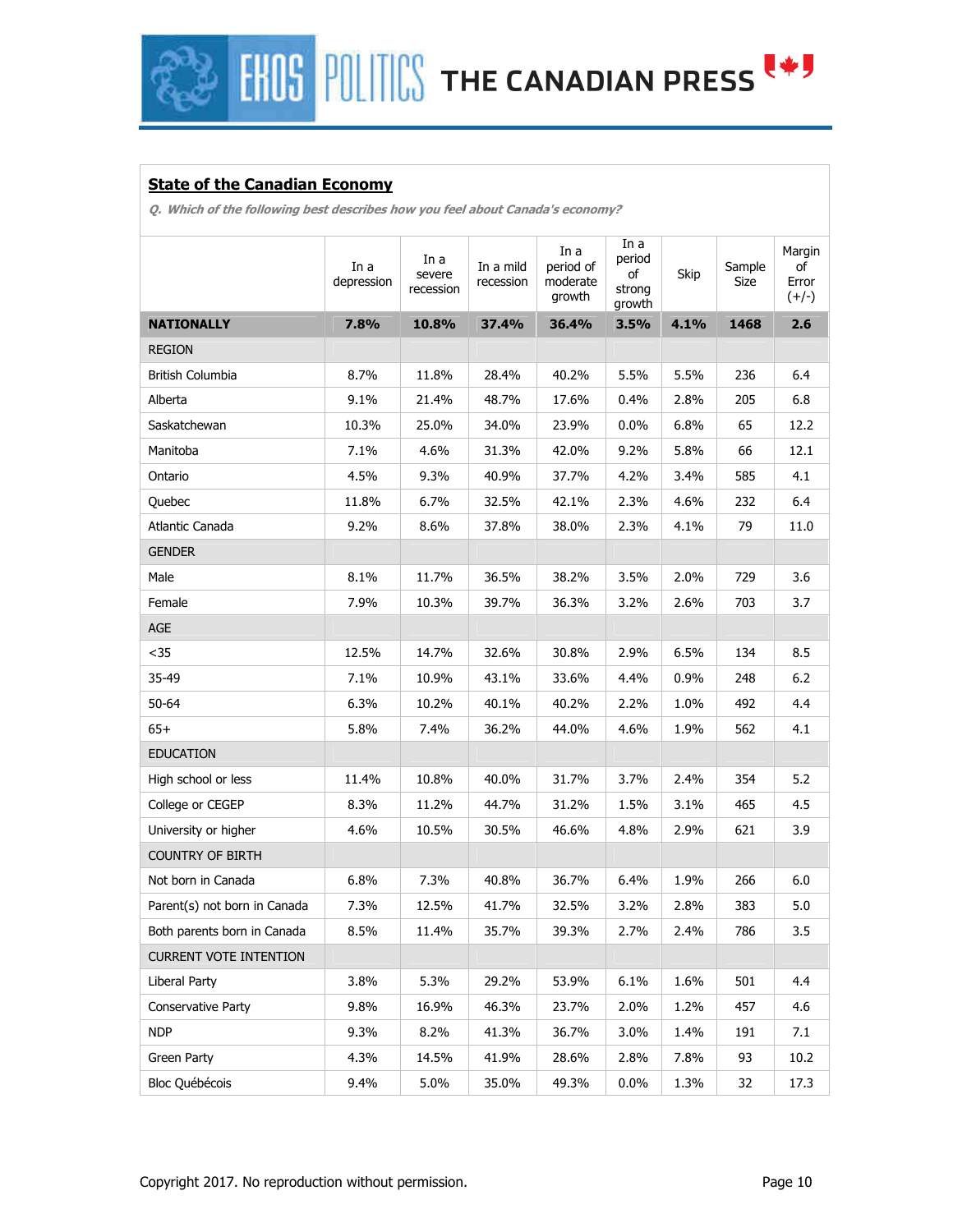**EHOS POLITICS THE CANADIAN PRESS EST** 

### **State of the Canadian Economy in Two Years**

**Q. What do you believe Canada's economy will look like two years from now?** 

|                               | In a<br>depression | In a<br>severe<br>recession | In a mild<br>recession | In a<br>period of<br>moderate<br>growth | In a<br>period<br>of<br>strong<br>growth | Skip | Sample<br>Size | Margin<br>οf<br>Error<br>$(+/-)$ |
|-------------------------------|--------------------|-----------------------------|------------------------|-----------------------------------------|------------------------------------------|------|----------------|----------------------------------|
| <b>NATIONALLY</b>             | 8.3%               | 15.4%                       | 35.6%                  | 33.3%                                   | 3.2%                                     | 4.2% | 1455           | 2.6                              |
| <b>REGION</b>                 |                    |                             |                        |                                         |                                          |      |                |                                  |
| British Columbia              | 7.6%               | 10.5%                       | 35.2%                  | 43.0%                                   | 0.6%                                     | 3.0% | 236            | 6.4                              |
| Alberta                       | 10.4%              | 19.6%                       | 30.8%                  | 29.5%                                   | 5.5%                                     | 4.3% | 210            | 6.8                              |
| Saskatchewan                  | 7.4%               | 34.3%                       | 28.5%                  | 20.5%                                   | 6.0%                                     | 3.2% | 65             | 12.2                             |
| Manitoba                      | 3.4%               | 13.9%                       | 40.6%                  | 37.0%                                   | 0.8%                                     | 4.3% | 57             | 13.0                             |
| Ontario                       | 6.7%               | 17.0%                       | 36.8%                  | 32.5%                                   | 3.1%                                     | 3.9% | 561            | 4.1                              |
| Quebec                        | 11.8%              | 12.8%                       | 36.7%                  | 30.3%                                   | 4.5%                                     | 3.9% | 247            | $6.2$                            |
| Atlantic Canada               | 5.8%               | 10.0%                       | 36.4%                  | 38.4%                                   | 0.0%                                     | 9.4% | 79             | 11.0                             |
| <b>GENDER</b>                 |                    |                             |                        |                                         |                                          |      |                |                                  |
| Male                          | 7.7%               | 14.8%                       | 35.2%                  | 36.0%                                   | 3.5%                                     | 2.7% | 692            | 3.7                              |
| Female                        | 9.2%               | 16.5%                       | 37.8%                  | 32.5%                                   | 2.7%                                     | 1.2% | 724            | 3.6                              |
| AGE                           |                    |                             |                        |                                         |                                          |      |                |                                  |
| $35$                          | 16.3%              | 18.6%                       | 30.0%                  | 27.4%                                   | 4.9%                                     | 2.9% | 149            | 8.0                              |
| 35-49                         | 5.1%               | 14.8%                       | 42.3%                  | 33.4%                                   | 2.4%                                     | 1.9% | 270            | 6.0                              |
| 50-64                         | 6.9%               | 15.7%                       | 36.5%                  | 36.8%                                   | 2.2%                                     | 1.9% | 462            | 4.6                              |
| $65+$                         | 4.4%               | 12.9%                       | 38.1%                  | 41.1%                                   | 2.7%                                     | 0.8% | 538            | 4.2                              |
| <b>EDUCATION</b>              |                    |                             |                        |                                         |                                          |      |                |                                  |
| High school or less           | 11.0%              | 20.5%                       | 34.6%                  | 29.0%                                   | 3.6%                                     | 1.3% | 355            | 5.2                              |
| College or CEGEP              | 9.5%               | 19.2%                       | 37.5%                  | 28.6%                                   | 3.0%                                     | 2.2% | 487            | 4.4                              |
| University or higher          | 4.9%               | 8.1%                        | 37.3%                  | 44.7%                                   | 3.0%                                     | 2.0% | 573            | 4.1                              |
| <b>COUNTRY OF BIRTH</b>       |                    |                             |                        |                                         |                                          |      |                |                                  |
| Not born in Canada            | 12.5%              | 7.9%                        | 30.1%                  | 41.5%                                   | 7.8%                                     | 0.2% | 248            | 6.2                              |
| Parent(s) not born in Canada  | 9.1%               | 16.0%                       | 40.2%                  | 31.7%                                   | 1.1%                                     | 1.8% | 336            | 5.4                              |
| Both parents born in Canada   | 7.0%               | 18.1%                       | 37.2%                  | 32.9%                                   | 2.6%                                     | 2.3% | 832            | 3.4                              |
| <b>CURRENT VOTE INTENTION</b> |                    |                             |                        |                                         |                                          |      |                |                                  |
| Liberal Party                 | 2.4%               | 3.1%                        | 29.3%                  | 58.3%                                   | 6.4%                                     | 0.4% | 479            | 4.5                              |
| Conservative Party            | 9.8%               | 23.8%                       | 44.7%                  | 17.2%                                   | 2.6%                                     | 2.0% | 470            | 4.5                              |
| <b>NDP</b>                    | 7.9%               | 20.1%                       | 34.1%                  | 34.9%                                   | 0.9%                                     | 2.2% | 191            | 7.1                              |
| Green Party                   | 7.4%               | 21.9%                       | 40.4%                  | 28.6%                                   | 0.0%                                     | 1.6% | 94             | 10.1                             |
| Bloc Québécois                | 27.5%              | 10.1%                       | 35.5%                  | 19.9%                                   | $0.0\%$                                  | 7.0% | 35             | 16.6                             |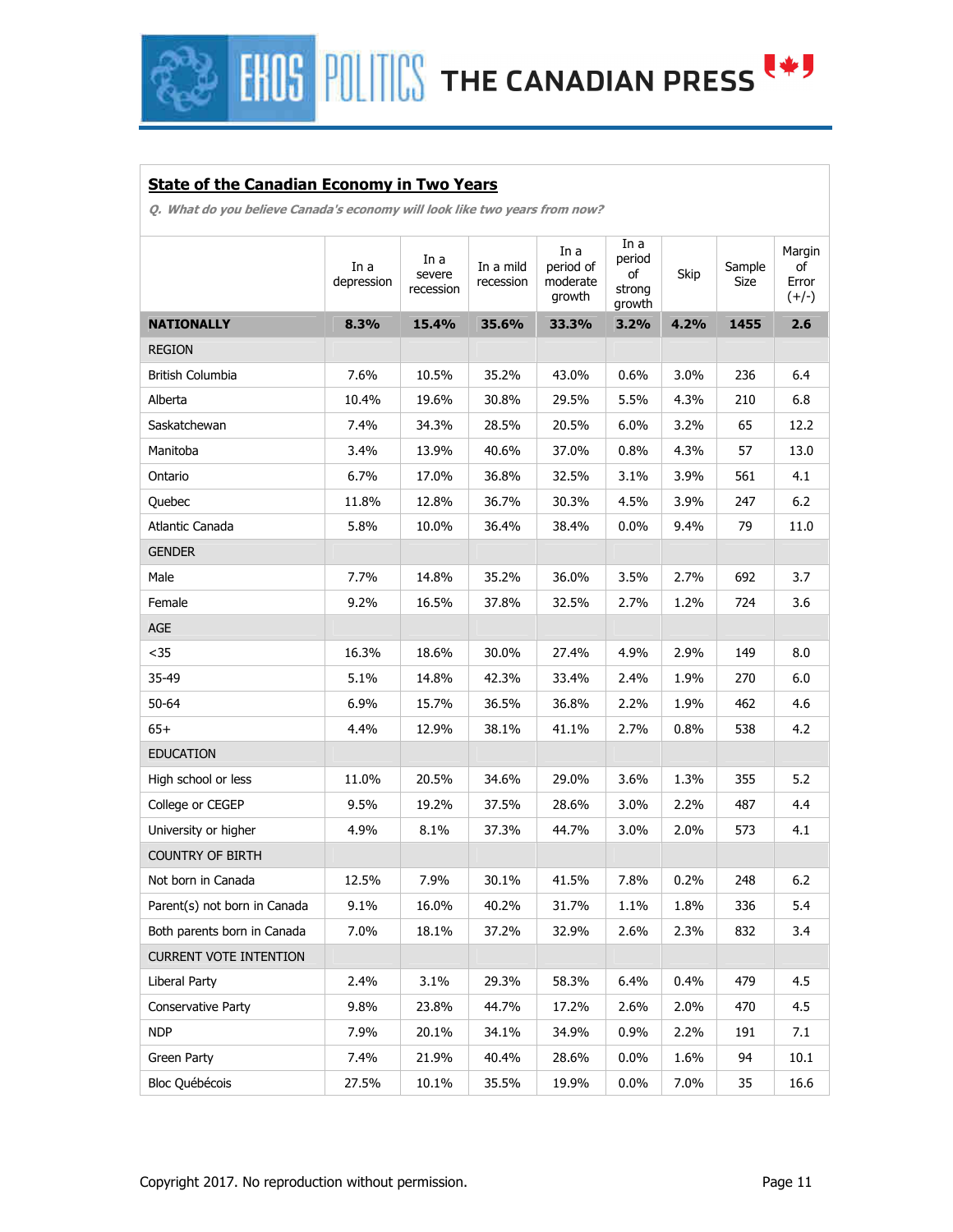**HIDS** POLITICS THE CANADIAN PRESS

### **State of the United States Economy**

**Q. Which of the following best describes how you feel about the economy of the United States?** 

|                                 | In a<br>depression | In a<br>severe<br>recession | In a mild<br>recession | In a<br>period of<br>moderate<br>growth | In a<br>period<br>of<br>strong<br>growth | Skip  | Sample<br>Size | Margin<br>of<br>Error<br>$(+/-)$ |
|---------------------------------|--------------------|-----------------------------|------------------------|-----------------------------------------|------------------------------------------|-------|----------------|----------------------------------|
| <b>NATIONALLY</b>               | 8.0%               | 15.0%                       | 35.2%                  | 30.4%                                   | 4.9%                                     | 6.4%  | 1330           | 2.7                              |
| <b>REGION</b>                   |                    |                             |                        |                                         |                                          |       |                |                                  |
| <b>British Columbia</b>         | 6.4%               | 13.3%                       | 36.3%                  | 31.5%                                   | 5.0%                                     | 7.6%  | 222            | 6.6                              |
| Alberta                         | 4.5%               | 10.7%                       | 34.9%                  | 30.9%                                   | 9.1%                                     | 10.0% | 183            | 7.2                              |
| Saskatchewan                    | 16.1%              | 18.2%                       | 31.5%                  | 22.2%                                   | 3.5%                                     | 8.5%  | 52             | 13.6                             |
| Manitoba                        | 10.0%              | 7.7%                        | 40.1%                  | 32.7%                                   | 0.9%                                     | 8.6%  | 43             | 14.9                             |
| Ontario                         | 5.8%               | 14.1%                       | 34.4%                  | 36.3%                                   | 4.6%                                     | 4.8%  | 529            | 4.3                              |
| Quebec                          | 12.1%              | 18.7%                       | 34.1%                  | 25.1%                                   | 4.1%                                     | 5.8%  | 218            | 6.6                              |
| Atlantic Canada                 | 11.2%              | 19.5%                       | 40.8%                  | 16.2%                                   | 4.9%                                     | 7.4%  | 83             | 10.8                             |
| <b>GENDER</b>                   |                    |                             |                        |                                         |                                          |       |                |                                  |
| Male                            | 7.4%               | 13.2%                       | 29.6%                  | 39.1%                                   | 7.3%                                     | 3.4%  | 633            | 3.9                              |
| Female                          | 8.8%               | 17.3%                       | 41.7%                  | 23.4%                                   | 3.1%                                     | 5.8%  | 657            | 3.8                              |
| AGE                             |                    |                             |                        |                                         |                                          |       |                |                                  |
| $35$                            | 7.8%               | 15.9%                       | 39.0%                  | 26.2%                                   | 5.1%                                     | 6.0%  | 146            | 8.1                              |
| 35-49                           | 10.2%              | 14.8%                       | 34.0%                  | 30.0%                                   | 5.5%                                     | 5.6%  | 235            | 6.4                              |
| 50-64                           | 6.8%               | 17.1%                       | 33.5%                  | 34.4%                                   | 3.1%                                     | 5.1%  | 407            | 4.9                              |
| $65+$                           | 7.5%               | 13.2%                       | 37.0%                  | 33.3%                                   | 6.9%                                     | 2.2%  | 509            | 4.3                              |
| <b>EDUCATION</b>                |                    |                             |                        |                                         |                                          |       |                |                                  |
| High school or less             | 15.9%              | 19.3%                       | 30.4%                  | 25.4%                                   | 5.7%                                     | 3.4%  | 314            | 5.5                              |
| College or CEGEP                | 6.0%               | 16.5%                       | 42.8%                  | 28.1%                                   | 1.9%                                     | 4.7%  | 407            | 4.9                              |
| University or higher            | 4.6%               | 11.5%                       | 33.6%                  | 37.1%                                   | 7.2%                                     | 6.0%  | 574            | 4.1                              |
| <b>COUNTRY OF BIRTH</b>         |                    |                             |                        |                                         |                                          |       |                |                                  |
| Not born in Canada              | 8.6%               | 16.8%                       | 34.4%                  | 29.1%                                   | 6.1%                                     | 5.1%  | 238            | 6.4                              |
| Parent(s) not born in<br>Canada | 6.4%               | 13.7%                       | 36.3%                  | 32.2%                                   | 7.7%                                     | 3.6%  | 347            | 5.3                              |
| Both parents born in Canada     | 8.8%               | 15.4%                       | 36.2%                  | 30.6%                                   | 3.5%                                     | 5.4%  | 713            | 3.7                              |
| <b>CURRENT VOTE INTENTION</b>   |                    |                             |                        |                                         |                                          |       |                |                                  |
| Liberal Party                   | 6.2%               | 17.3%                       | 36.3%                  | 34.1%                                   | 3.7%                                     | 2.3%  | 422            | 4.8                              |
| Conservative Party              | 6.2%               | 5.8%                        | 37.1%                  | 38.9%                                   | 8.5%                                     | 3.5%  | 437            | 4.7                              |
| <b>NDP</b>                      | 8.9%               | 22.8%                       | 32.7%                  | 24.5%                                   | 2.7%                                     | 8.4%  | 179            | 7.3                              |
| Green Party                     | 9.3%               | 20.4%                       | 41.1%                  | 17.7%                                   | 3.3%                                     | 8.2%  | 78             | 11.1                             |
| Bloc Québécois                  | 11.9%              | 31.5%                       | 33.6%                  | 16.9%                                   | 6.2%                                     | 0.0%  | 32             | 17.3                             |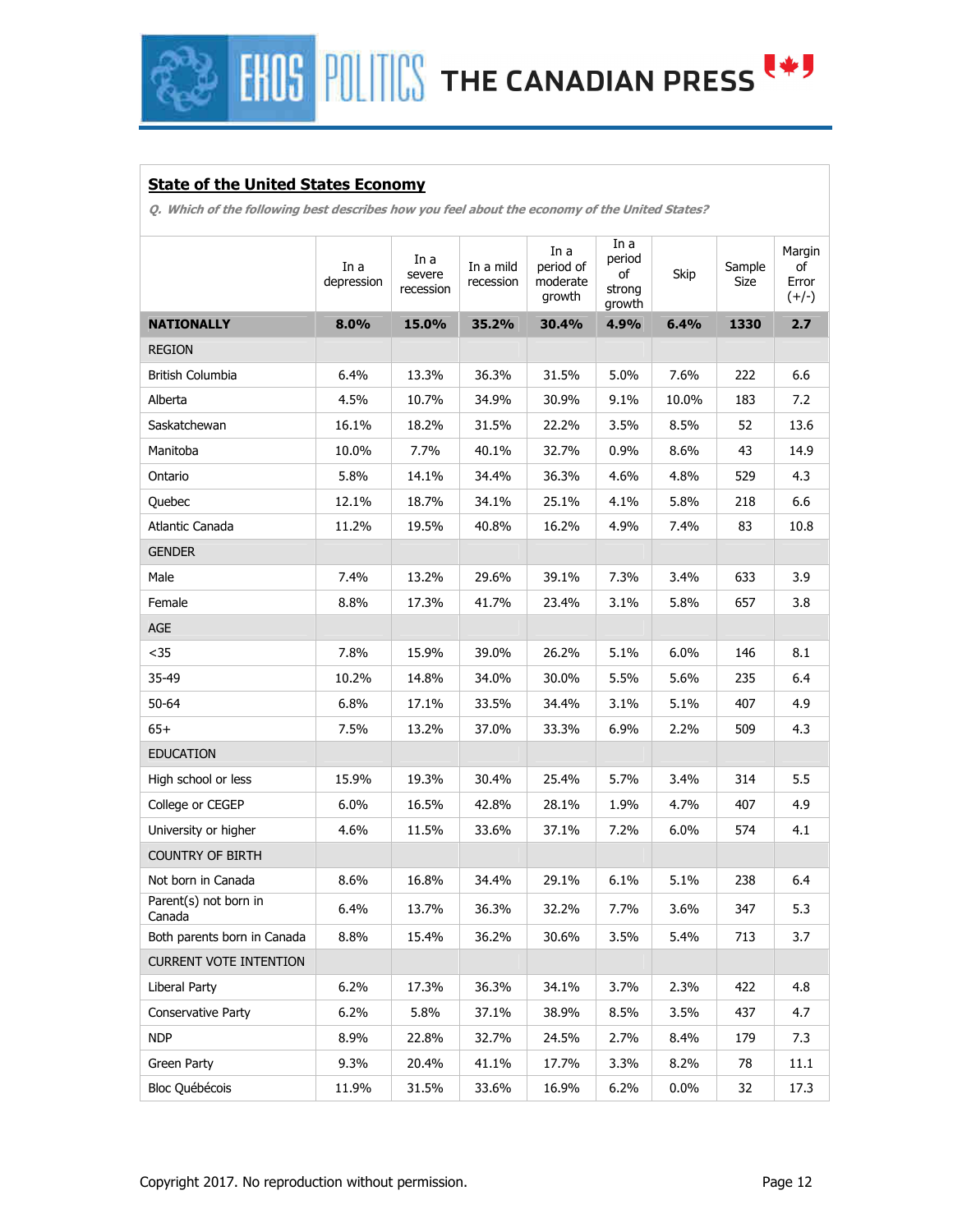**HOS POLITICS THE CANADIAN PRESS (\*)** 

### **State of the United States Economy in Two Years**

**Q. What do you believe the economy of the United States will look like two years from now?** 

|                                         | In a<br>depression | In a<br>severe<br>recession | In a mild<br>recession | In a<br>period of<br>moderate<br>growth | In a<br>period<br>of<br>strong<br>growth | Skip  | Sample<br>Size | Margin<br>of<br>Error<br>$(+/-)$ |
|-----------------------------------------|--------------------|-----------------------------|------------------------|-----------------------------------------|------------------------------------------|-------|----------------|----------------------------------|
| <b>NATIONALLY</b>                       | 12.2%              | 18.4%                       | 32.2%                  | 22.1%                                   | 9.1%                                     | 6.0%  | 1405           | 2.6                              |
| <b>REGION</b>                           |                    |                             |                        |                                         |                                          |       |                |                                  |
| British Columbia                        | 7.9%               | 19.9%                       | 37.1%                  | 21.3%                                   | 8.1%                                     | 5.6%  | 202            | 6.9                              |
| Alberta                                 | 11.5%              | 16.6%                       | 27.4%                  | 29.9%                                   | 9.0%                                     | 5.6%  | 193            | 7.1                              |
| Saskatchewan                            | 8.5%               | 16.9%                       | 27.7%                  | 22.8%                                   | 13.6%                                    | 10.4% | 58             | 12.9                             |
| Manitoba                                | 7.5%               | 15.9%                       | 40.9%                  | 21.6%                                   | 9.0%                                     | 5.1%  | 63             | 12.4                             |
| Ontario                                 | 10.5%              | 18.5%                       | 32.7%                  | 23.4%                                   | 10.3%                                    | 4.6%  | 528            | 4.3                              |
| Quebec                                  | 16.6%              | 19.8%                       | 30.2%                  | 19.2%                                   | 8.1%                                     | 6.1%  | 277            | 5.9                              |
| Atlantic Canada                         | 18.8%              | 14.5%                       | 33.5%                  | 14.0%                                   | 5.9%                                     | 13.3% | 84             | 10.7                             |
| <b>GENDER</b>                           |                    |                             |                        |                                         |                                          |       |                |                                  |
| Male                                    | 10.2%              | 14.2%                       | 33.8%                  | 26.8%                                   | 12.6%                                    | 2.4%  | 733            | 3.6                              |
| Female                                  | 14.9%              | 23.7%                       | 32.6%                  | 18.3%                                   | 5.4%                                     | 5.0%  | 629            | 3.9                              |
| AGE                                     |                    |                             |                        |                                         |                                          |       |                |                                  |
| $35$                                    | 21.3%              | 12.2%                       | 31.7%                  | 16.8%                                   | 12.2%                                    | 5.8%  | 148            | 8.1                              |
| 35-49                                   | 8.7%               | 20.0%                       | 34.6%                  | 22.7%                                   | 10.6%                                    | 3.5%  | 239            | 6.3                              |
| $50 - 64$                               | 9.6%               | 24.0%                       | 32.8%                  | 24.3%                                   | 6.2%                                     | 3.1%  | 463            | 4.6                              |
| $65+$                                   | 9.2%               | 19.1%                       | 34.1%                  | 28.2%                                   | 6.6%                                     | 2.8%  | 515            | 4.3                              |
| <b>EDUCATION</b>                        |                    |                             |                        |                                         |                                          |       |                |                                  |
| High school or less                     | 20.8%              | 20.6%                       | 27.9%                  | 20.2%                                   | 9.5%                                     | 1.0%  | 357            | 5.2                              |
| College or CEGEP                        | 11.1%              | 21.6%                       | 29.4%                  | 21.7%                                   | 9.5%                                     | 6.7%  | 405            | 4.9                              |
| University or higher                    | 7.1%               | 15.4%                       | 40.3%                  | 25.0%                                   | 8.5%                                     | 3.7%  | 600            | 4.0                              |
| <b>COUNTRY OF BIRTH</b>                 |                    |                             |                        |                                         |                                          |       |                |                                  |
| Not born in Canada                      | 16.2%              | 17.9%                       | 28.1%                  | 26.1%                                   | 7.9%                                     | 3.9%  | 267            | 6.0                              |
| Parent(s) not born in<br>Canada         | 8.9%               | 19.0%                       | 34.6%                  | 21.4%                                   | 12.5%                                    | 3.7%  | 347            | 5.3                              |
| Both parents born in<br>Canada          | 12.9%              | 19.1%                       | 34.0%                  | 22.1%                                   | 8.1%                                     | 3.8%  | 753            | 3.6                              |
| <b>CURRENT VOTE</b><br><b>INTENTION</b> |                    |                             |                        |                                         |                                          |       |                |                                  |
| Liberal Party                           | 15.9%              | 20.3%                       | 39.1%                  | 18.5%                                   | 3.0%                                     | 3.2%  | 452            | 4.6                              |
| Conservative Party                      | 7.5%               | 11.4%                       | 25.6%                  | 34.1%                                   | 19.3%                                    | 2.2%  | 465            | 4.5                              |
| <b>NDP</b>                              | 7.5%               | 26.5%                       | 39.4%                  | 16.1%                                   | 5.7%                                     | 4.9%  | 167            | 7.6                              |
| Green Party                             | 24.9%              | 20.1%                       | 31.7%                  | 13.4%                                   | 3.0%                                     | 6.8%  | 100            | 9.8                              |
| <b>Bloc Québécois</b>                   | 15.0%              | 30.4%                       | 27.7%                  | 13.0%                                   | 14.0%                                    | 0.0%  | 39             | 15.7                             |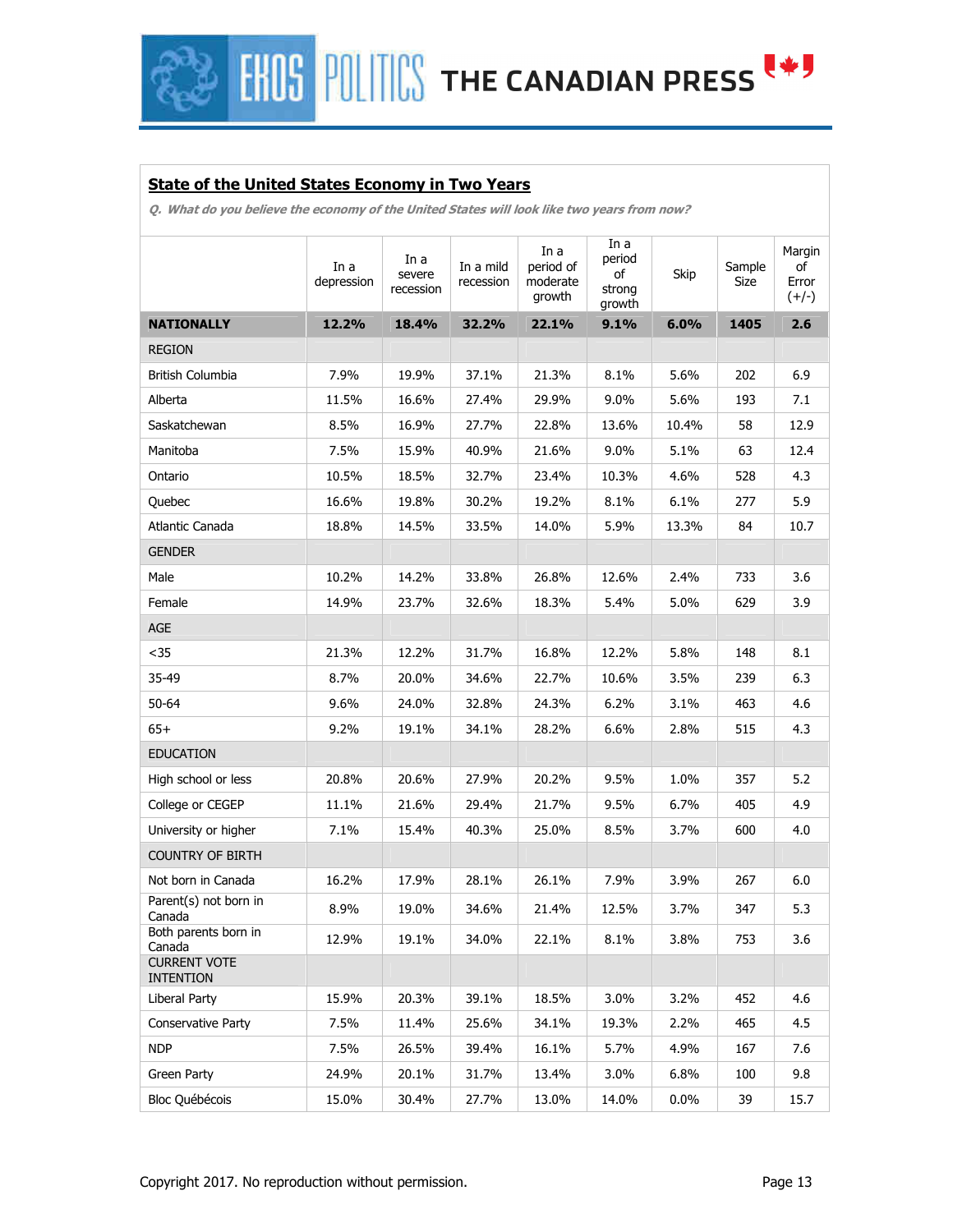## **FHOS POLITICS THE CANADIAN PRESS (\*)**

### **Approval Rating: Donald Trump**

**Q. Do you approve or disapprove of the way Donald Trump, President of the United States, is handling his job?** 

|                               | Approve | Disapprove | Skip | Sample<br>Size | Margin<br>of Error<br>$(+/-)$ |
|-------------------------------|---------|------------|------|----------------|-------------------------------|
| <b>NATIONALLY</b>             | 17.8%   | 78.0%      | 4.1% | 1928           | 2.2                           |
| <b>REGION</b>                 |         |            |      |                |                               |
| <b>British Columbia</b>       | 12.2%   | 84.3%      | 3.5% | 301            | 5.7                           |
| Alberta                       | 33.4%   | 58.4%      | 8.2% | 276            | 5.9                           |
| Saskatchewan                  | 21.0%   | 71.2%      | 7.7% | 91             | 10.3                          |
| Manitoba                      | 12.4%   | 82.1%      | 5.5% | 79             | 11.0                          |
| Ontario                       | 17.0%   | 80.0%      | 3.0% | 740            | 3.6                           |
| Quebec                        | 15.3%   | 80.6%      | 4.1% | 331            | 5.4                           |
| Atlantic Canada               | 18.6%   | 78.9%      | 2.5% | 110            | 9.3                           |
| <b>GENDER</b>                 |         |            |      |                |                               |
| Male                          | 22.6%   | 74.6%      | 2.8% | 963            | 3.2                           |
| Female                        | 14.2%   | 84.3%      | 1.6% | 916            | 3.2                           |
| $\mathsf{AGE}$                |         |            |      |                |                               |
| $35$                          | 18.4%   | 79.9%      | 1.7% | 192            | 7.1                           |
| 35-49                         | 20.1%   | 77.0%      | 2.9% | 331            | 5.4                           |
| $50 - 64$                     | 18.3%   | 78.7%      | 3.0% | 634            | 3.9                           |
| $65+$                         | 15.2%   | 83.1%      | 1.7% | 725            | 3.6                           |
| <b>EDUCATION</b>              |         |            |      |                |                               |
| High school or less           | 23.0%   | 74.9%      | 2.1% | 469            | 4.5                           |
| College or CEGEP              | 19.9%   | 77.6%      | 2.5% | 576            | 4.1                           |
| University or higher          | 12.8%   | 85.1%      | 2.1% | 837            | 3.4                           |
| <b>COUNTRY OF BIRTH</b>       |         |            |      |                |                               |
| Not born in Canada            | 20.3%   | 77.2%      | 2.5% | 328            | 5.4                           |
| Parent(s) not born in Canada  | 20.5%   | 76.6%      | 2.9% | 511            | 4.3                           |
| Both parents born in Canada   | 16.1%   | 82.0%      | 1.9% | 1040           | 3.0                           |
| <b>CURRENT VOTE INTENTION</b> |         |            |      |                |                               |
| Liberal Party                 | 5.5%    | 93.2%      | 1.2% | 660            | 3.8                           |
| Conservative Party            | 39.9%   | 55.7%      | 4.4% | 624            | 3.9                           |
| <b>NDP</b>                    | 11.2%   | 87.6%      | 1.2% | 269            | 6.0                           |
| Green Party                   | 8.8%    | 90.6%      | 0.6% | 120            | 9.0                           |
| Bloc Québécois                | 22.9%   | 75.3%      | 1.8% | 44             | 14.8                          |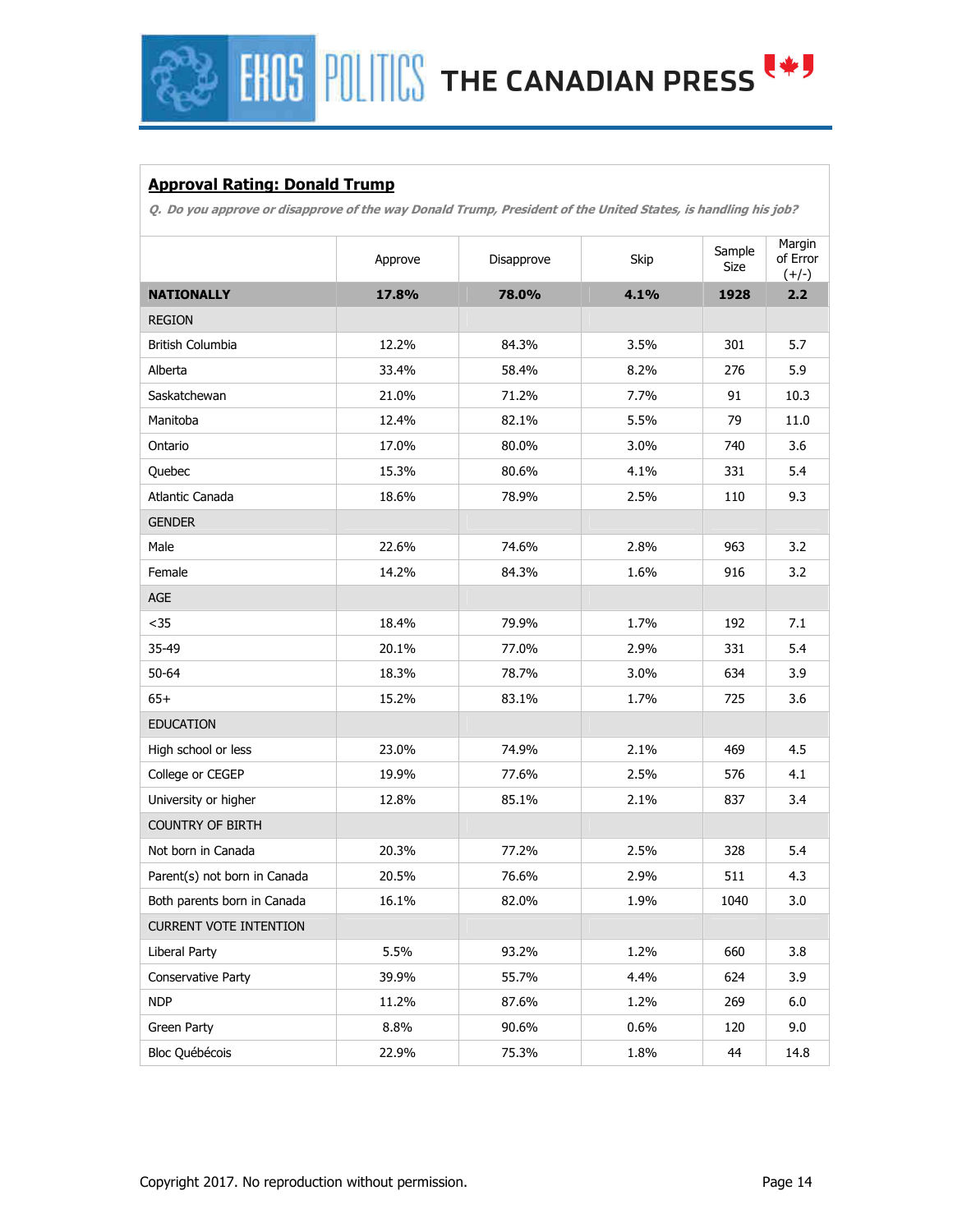# **FHOS POLITICS THE CANADIAN PRESS EST**

### **Preferred Size of Government**

**Q. Generally speaking, which of the following would you say that you favour?** 

|                               | A larger<br>government with<br>higher taxes and<br>more services | A smaller<br>government with<br>lower taxes and<br>fewer services | Skip  | Sample<br>Size | Margin<br>of Error<br>$(+/-)$ |
|-------------------------------|------------------------------------------------------------------|-------------------------------------------------------------------|-------|----------------|-------------------------------|
| <b>NATIONALLY</b>             | 35.9%                                                            | 57.7%                                                             | 6.4%  | 2862           | 1.8                           |
| <b>REGION</b>                 |                                                                  |                                                                   |       |                |                               |
| British Columbia              | 45.1%                                                            | 47.2%                                                             | 7.8%  | 453            | 4.6                           |
| Alberta                       | 27.4%                                                            | 65.1%                                                             | 7.5%  | 396            | 4.9                           |
| Saskatchewan                  | 30.7%                                                            | 58.7%                                                             | 10.6% | 119            | 9.0                           |
| Manitoba                      | 30.6%                                                            | 59.3%                                                             | 10.1% | 124            | 8.8                           |
| Ontario                       | 36.8%                                                            | 58.7%                                                             | 4.5%  | 1103           | 3.0                           |
| Quebec                        | 34.1%                                                            | 59.5%                                                             | 6.4%  | 513            | 4.3                           |
| Atlantic Canada               | 37.3%                                                            | 54.2%                                                             | 8.5%  | 154            | 7.9                           |
| <b>GENDER</b>                 |                                                                  |                                                                   |       |                |                               |
| Male                          | 33.8%                                                            | 63.4%                                                             | 2.9%  | 1403           | 2.6                           |
| Female                        | 39.9%                                                            | 55.0%                                                             | 5.2%  | 1370           | 2.7                           |
| AGE                           |                                                                  |                                                                   |       |                |                               |
| $35$                          | 49.3%                                                            | 46.1%                                                             | 4.5%  | 305            | 5.6                           |
| 35-49                         | 36.1%                                                            | 59.5%                                                             | 4.4%  | 505            | 4.4                           |
| $50 - 64$                     | 31.7%                                                            | 63.9%                                                             | 4.5%  | 917            | 3.2                           |
| $65+$                         | 27.1%                                                            | 69.8%                                                             | 3.1%  | 1055           | 3.0                           |
| <b>EDUCATION</b>              |                                                                  |                                                                   |       |                |                               |
| High school or less           | 33.8%                                                            | 62.9%                                                             | 3.3%  | 703            | 3.7                           |
| College or CEGEP              | 29.3%                                                            | 65.7%                                                             | 5.0%  | 859            | 3.3                           |
| University or higher          | 45.4%                                                            | 50.3%                                                             | 4.4%  | 1216           | 2.8                           |
| <b>COUNTRY OF BIRTH</b>       |                                                                  |                                                                   |       |                |                               |
| Not born in Canada            | 45.7%                                                            | 51.9%                                                             | 2.4%  | 538            | 4.2                           |
| Parent(s) not born in Canada  | 32.6%                                                            | 62.6%                                                             | 4.8%  | 705            | 3.7                           |
| Both parents born in Canada   | 35.0%                                                            | 60.3%                                                             | 4.7%  | 1539           | 2.5                           |
| <b>CURRENT VOTE INTENTION</b> |                                                                  |                                                                   |       |                |                               |
| Liberal Party                 | 52.3%                                                            | 43.9%                                                             | 3.8%  | 910            | 3.3                           |
| Conservative Party            | 14.4%                                                            | 82.6%                                                             | 3.0%  | 933            | 3.2                           |
| <b>NDP</b>                    | 55.4%                                                            | 41.3%                                                             | 3.3%  | 364            | 5.1                           |
| Green Party                   | 44.6%                                                            | 47.6%                                                             | 7.8%  | 179            | 7.3                           |
| Bloc Québécois                | 28.5%                                                            | 70.8%                                                             | 0.7%  | 79             | 11.0                          |